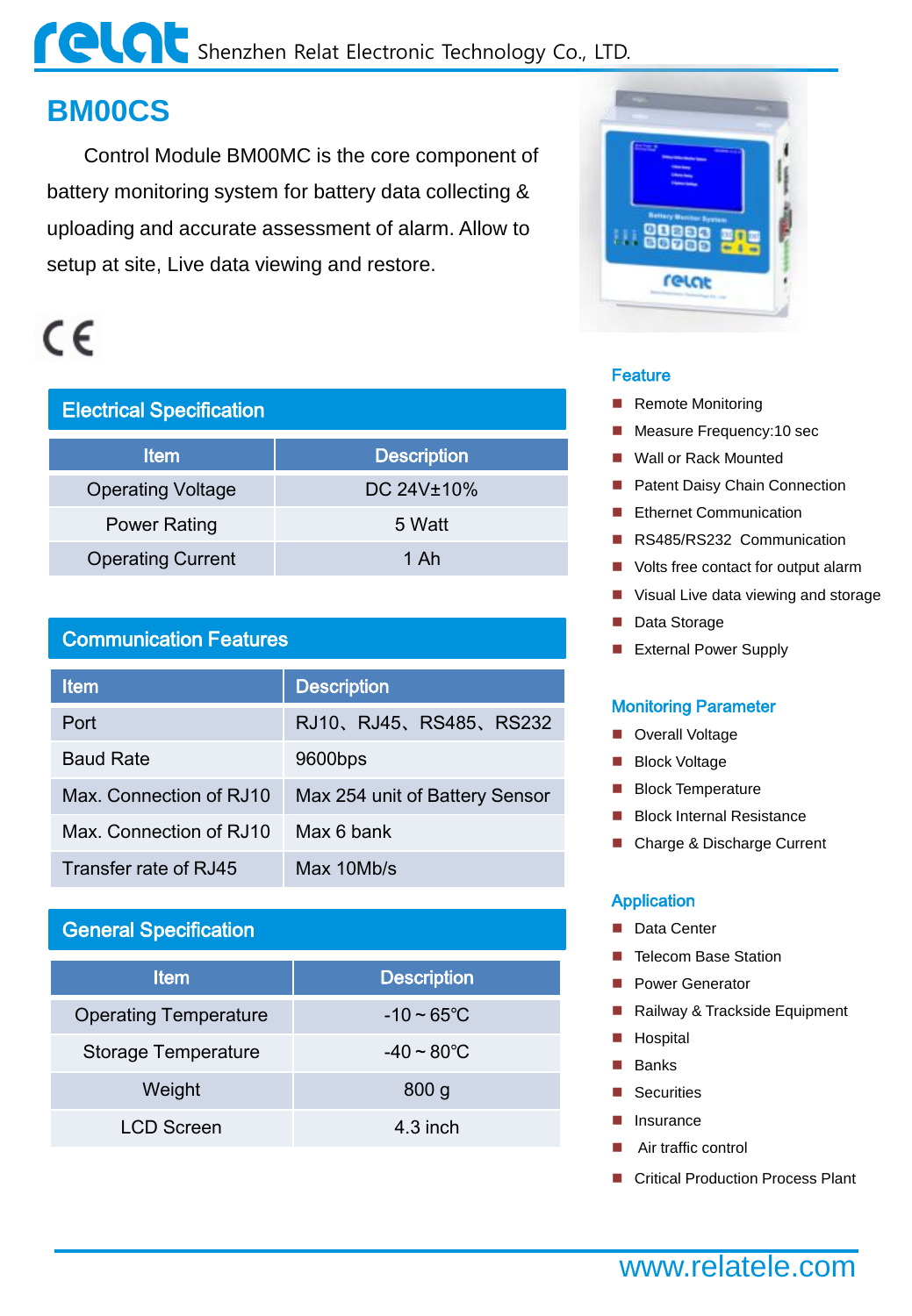## BM00CS Interface



- ① DC24V Power Supply Input
- ② ON/OFF
- ③ Internet Port
- ④ Daisy Chain R-BUS Connection
- ⑤ RS232, ISP loading and setup parameter
- ⑥ Toggle Switch.

ISP: Internally Stored Program Uploading.

RUN: System Running.

CFG: System Configuration

RS485 & Volts Free Contact

## BM00CS Indicator



- ALARM Red: Led Indicator for alarm
- RUN Green: Green Indicator for running
- COM: Communication Indicator
- LAN : Blinking Indicator for running